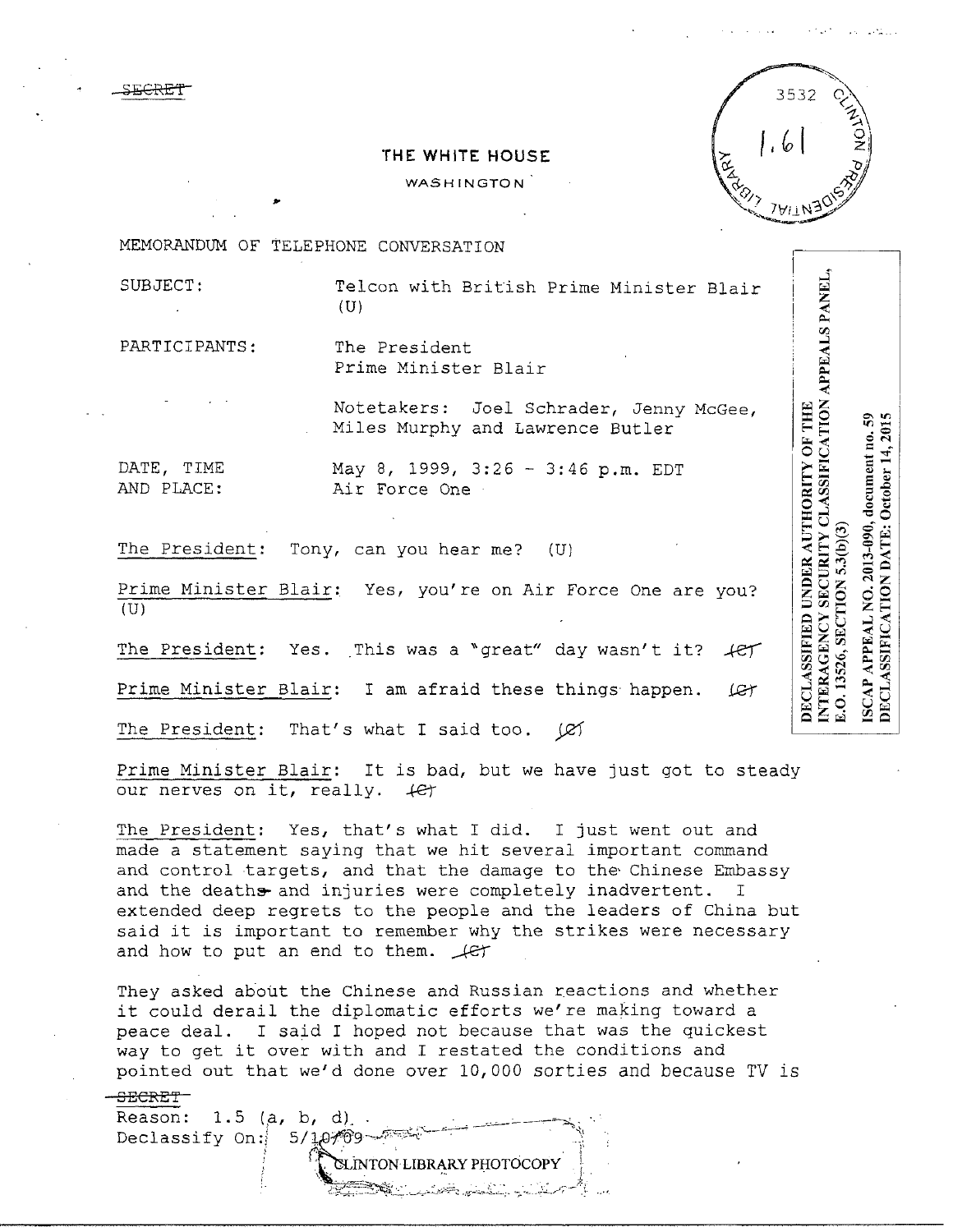in Belgrade, they could cite every time there's unintended consequences, but our pilots have literally risked their lives to avoid hitting innocent civilians in Serbia -- shot at from rooftops and in the middle of civilian areas, they have not responded. They have done everything they could to dodge the weapons and *go* on. We have to remember what caused these strikes and what could end them, but our conditions have to be met. No one would like to stop them more than me.  $k$ ef

Prime Minister Blair: That is absolutely right. The TV cameras are not in Kosovo but if they were, they would be seeing people killed every day by Serbs, by Milosevic.  $(2)$ 

The President: Yes. If we had one TV picture of the 15 men being roped together and burned alive, they would be demanding that we bomb the hell out of them, people would be wondering why we haven't leveled the place, but our people need to be telling that to the media all the time.  $\mathcal{L}$ 

Prime Minister Blair: What I did today was to get the NATO conference to go through all the atrocities in the last two weeks in Kosovo. We did a press conference on the same theme. I understand when something like this happens, people get very nervous about it, but day after day after day, things are happening without any cameras and no one reports a bit of it. Milosevic can take the cameras to wherever he likes and point to these things. But in Kosovo this is a daily happening, as a result of deliberate policy, not as an accident.  $\text{#}$ 

The President: I am with you. I just wanted to check in to<br>make sure we're on the same page. <del>(C</del>T make sure we're on the same page.

Prime Minister Blair: No doubt, Bill. I'm sure you've said the right thing.

**E.O.** 13526, section  $1.4(b)(d)$ 

The President: I am with you.  $\sqrt{s}$ 

'

Prime Minister Blair: **IE.O.** 13526, section 1.4(b)(d)

**INTON LIBRARY PHOTOCOI** 

SECRET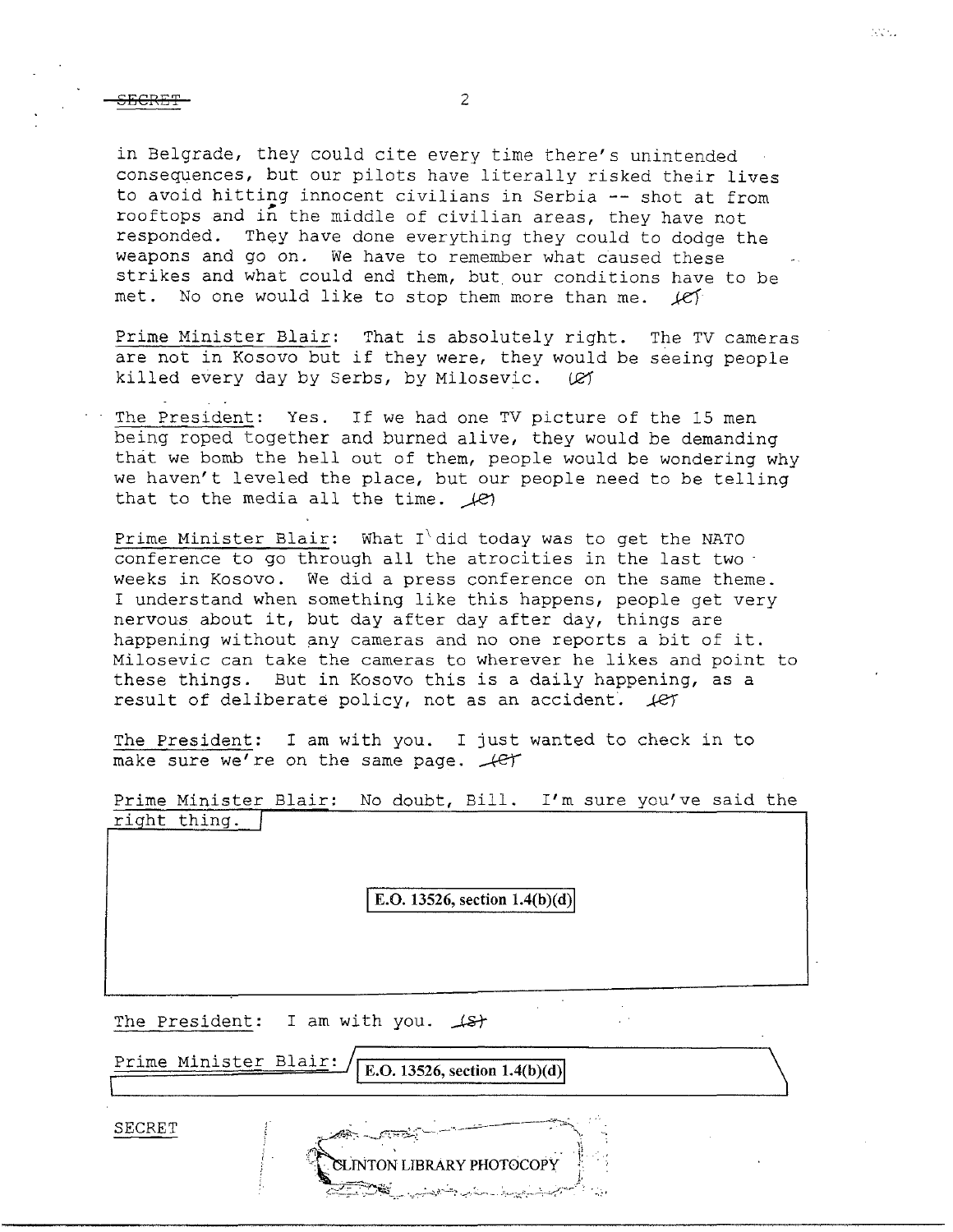SECRET 3

8ECRE'l.'

1.

## **E.O. 13526, section 1.4(b)(d)**

The President: That is right. They asked, 'What about the Russians and Chinese saying this was barbaric?" I said it was not barbaric but a tragedy. We ought to take that word and turn it on them. (27

Prime Minister Blair: You are absolutely right.

**E.O. 13526, section 1.4(b)(d)** 

The President: Let me ask a couple of questions. In Germany, I did what you suggested. I did an hour interview with the press people from Britain, France, Germany, Italy, Macedonia and Albania. Did it get press coverage?  $+e+$ 

Prime Minister Blair: Absolutely, it got a lot of coverage.  $+e+$ 

The President: I think we all need to do more of that, reaching into other countries. One other thing, when I was there, I did a lot of spade work with our people working on humanitarian stuff about Macedonia, with the view as quickly as possible of turning Maedonia into a way-station and you know telling them we would move all of the refugees through there. We would need to get Turkey to-agree to take about 100,000, get safe passage for them to Turkey. I believe we have enough money to do this. If my supplemental passes the Senate this coming week, and I think it will, what we would like to do is go to Turkey, with whatever help we get from Europe, and build these camps. We could build camps for 20,000 which are quite comfortable with public space, schools. They are tents, but nice tents. Also, if worse comes to worse, they can be winterized with wooden floors and heaters. They would be quite adequate. Obviously, it would be better to get them to Turkey anyway because the climate is better.  $\sqrt{5}$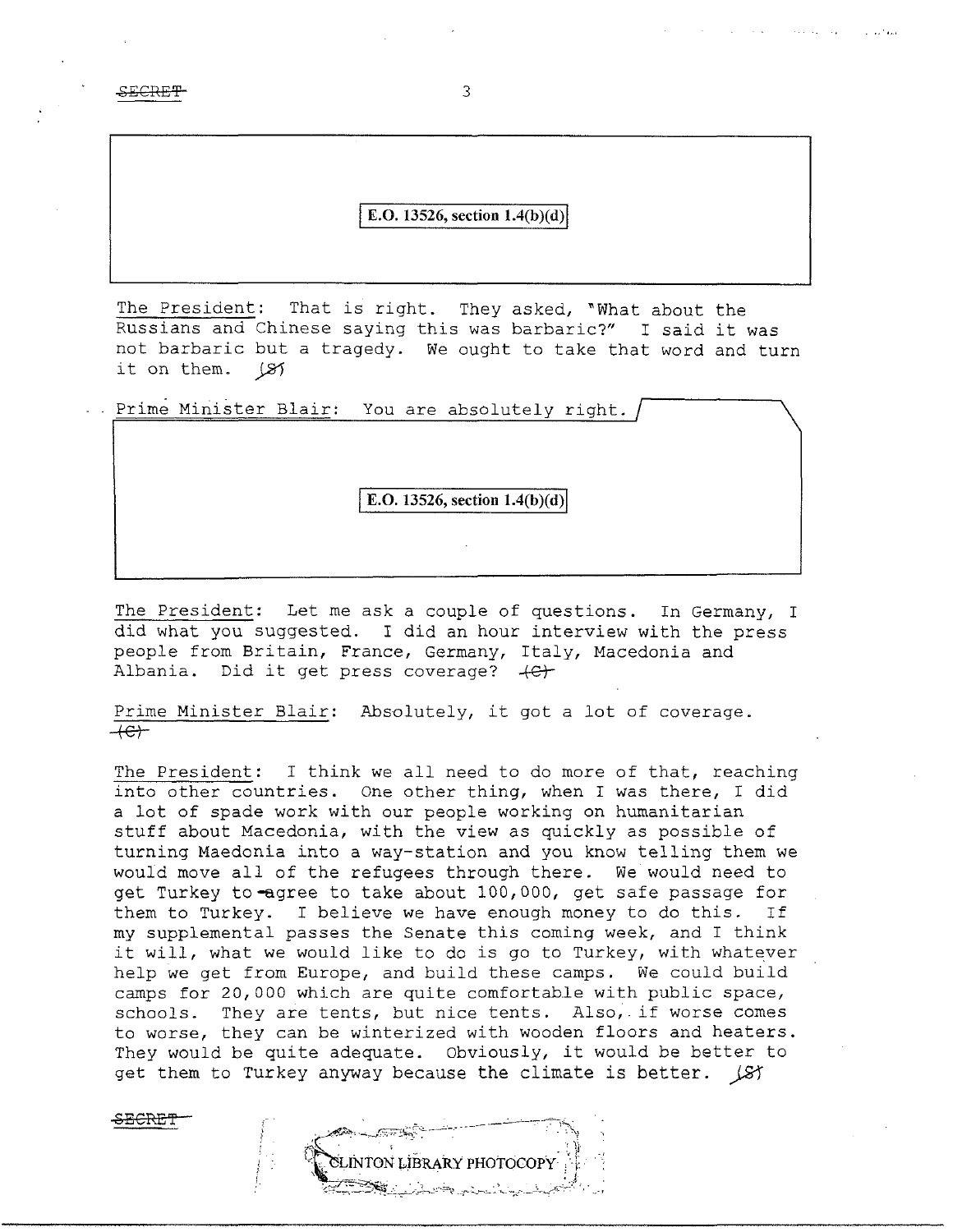SECRE'f

Then we could build a couple of camps in Macedonia; it would be easier to secure a throughway if we could get them direct cash<br>to the government in a hurry -- which you could do quicker than me through the EU -- then tell them we want to make Macedonia a throughway, not permanent stops for refugees. We will be able to get the numbers manageable and stabilize this thing in the next few weeks. If they know where we were going, they'd do a lot better to hold and fend off domestic opponents. *\_)-81* 

Prime Minister Blair: I totally agree. That is an excellent idea and I will do everything to facilitate it. I spoke to Santer about getting European money released. The critical priority is to get money as quickly as possible that will buy their goodwill for forward transit to Turkey. We need to talk to Greece as well, but that is an excellent idea and exactly what we need to be doing.  $\sqrt{8T}$ 

The President: When' does Prodi take over?  $\sqrt{8}$ 

Prime Minister Blair: It's not quite clear, not for a couple of months. I should think we need to get Santer to work on that. **E.O. 13526, section 1.4(b)(d) If** necessary, we can get the money ourselves and then get it back from the EU. They really need money quickly. I will speak to Santer in the next couple of days.  $\mathcal{A}$ 

The President: If I get my money this week, I will ship some too. (S) too.

Prime Minister Blair: If I get the money there, we'll have the goodwill to facilitate all of this. I totally agree this is the right thing to do if Turkey is willing to do it. *.k81* 

The President: We can put these camps up in a hurry for 20,000 people for about \$20 million by the time you clear the land, work sewage, water and all that. That is \$1,000 a person, that's not all that much.  $\sharp$ 

Prime Minister Blair: When you consider weapons and everything, it is a pretty sensible investment.  $+8$ 

The President: I will work on this and get your guys in touch with our guys. We have to get money to Macedonia and Turkey to take 100,000, build transit camps in Macedonia that are physically separate and secure a commitment to build camps in Turkey and then get safe passage. We also need to get money to

**CLINTON LIBRARY PHOTOCOPY** 

مداري المرابط والمرار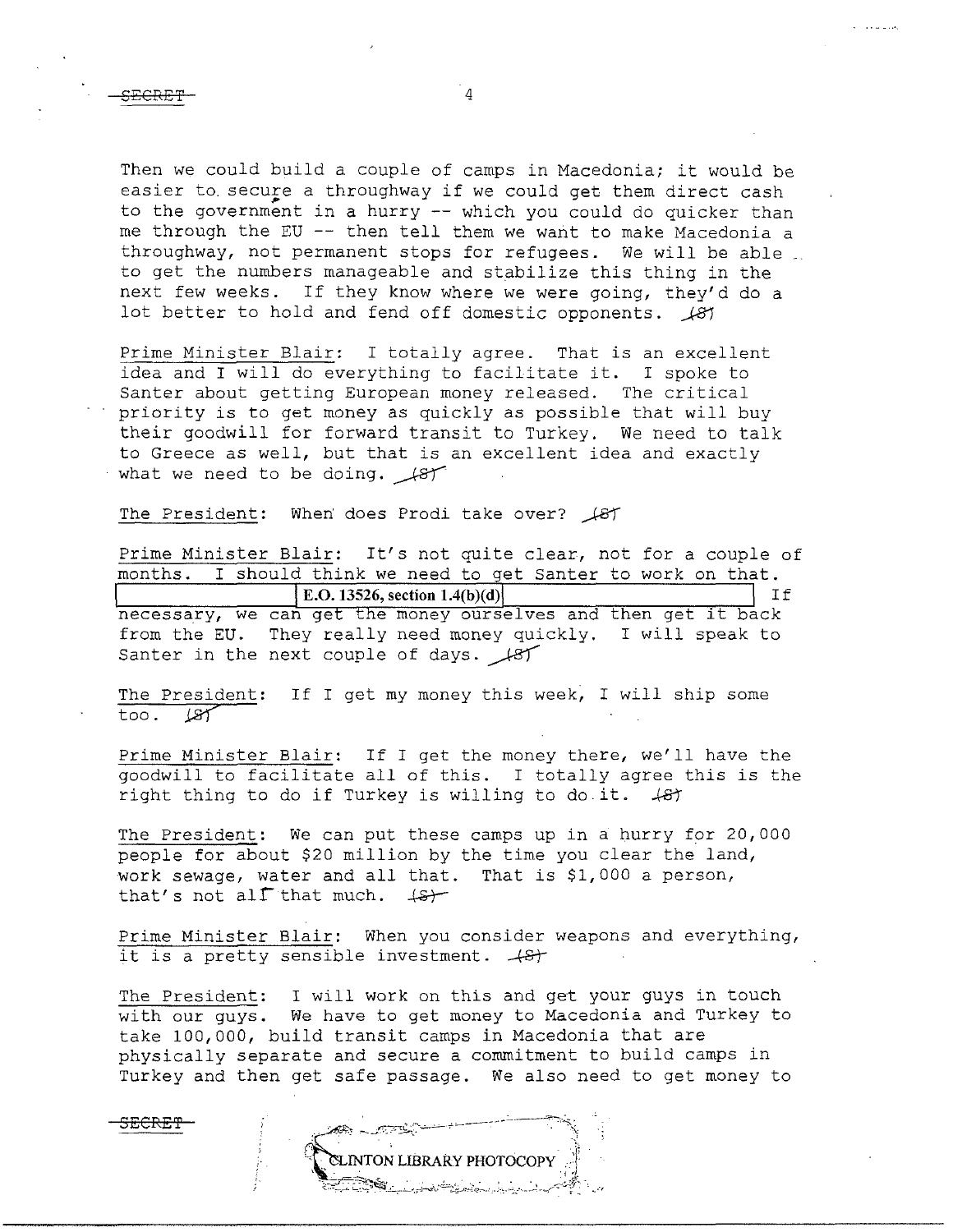for the set of the set of the set of the set of the set of the set of the set of the set of the set of the set of the set of the set of the set of the set of the set of the set of the set of the set of the set of the set o

Albania. They've taken a lot in homes now, but we need better camps now.  $(5)$ 

**E.O. 13526, section 1.4(b)(d)** 

Prime Minister Blair: Right. We need to watch in Albania, particularly because a lot of refugees are living with families and are not getting any support.  $\int$ 

If necessary we can do it ourselves with Germany and France and get it back from the EU. 487

The President: The EU Parliament doesn't have to vote on it. Does it? 481

Prime Minister Blair:

The President: What if you got a letter from every EU member to Santer saying release it tomorrow? Would it help? (81)

Prime Minister Blair: Yes, it would help. In the end, we should probably just give them the money ourselves and then get it back from the EU.  $\xi$ 

The President: Do we need to call anyone else about this incident with China to buck them up?  $\angle$ 

Prime Minister Blair: I was going to speak to D'Alema anyway.  $(S)$ 

The President: Okay, I will call Jacques.  $(X)$ 

Prime Minister Blair: I still think that in the end, the public understands that in war these things happen. We have this operation in NATO and SHAPE working better now.  $\int$ 

The media is just bored with pictures of refugees. We need actual pictures of what is happening in Kosovo.  $+8+1$ 

**ELINTON LIBRARY PHOTOCOPY** 

**E.O.** 13526, section  $1.4(b)(d)$ 

The President: Okay, I will work on that. I don't have any great ideas but I'll work on it.  $\{5\}$ 

3ECREI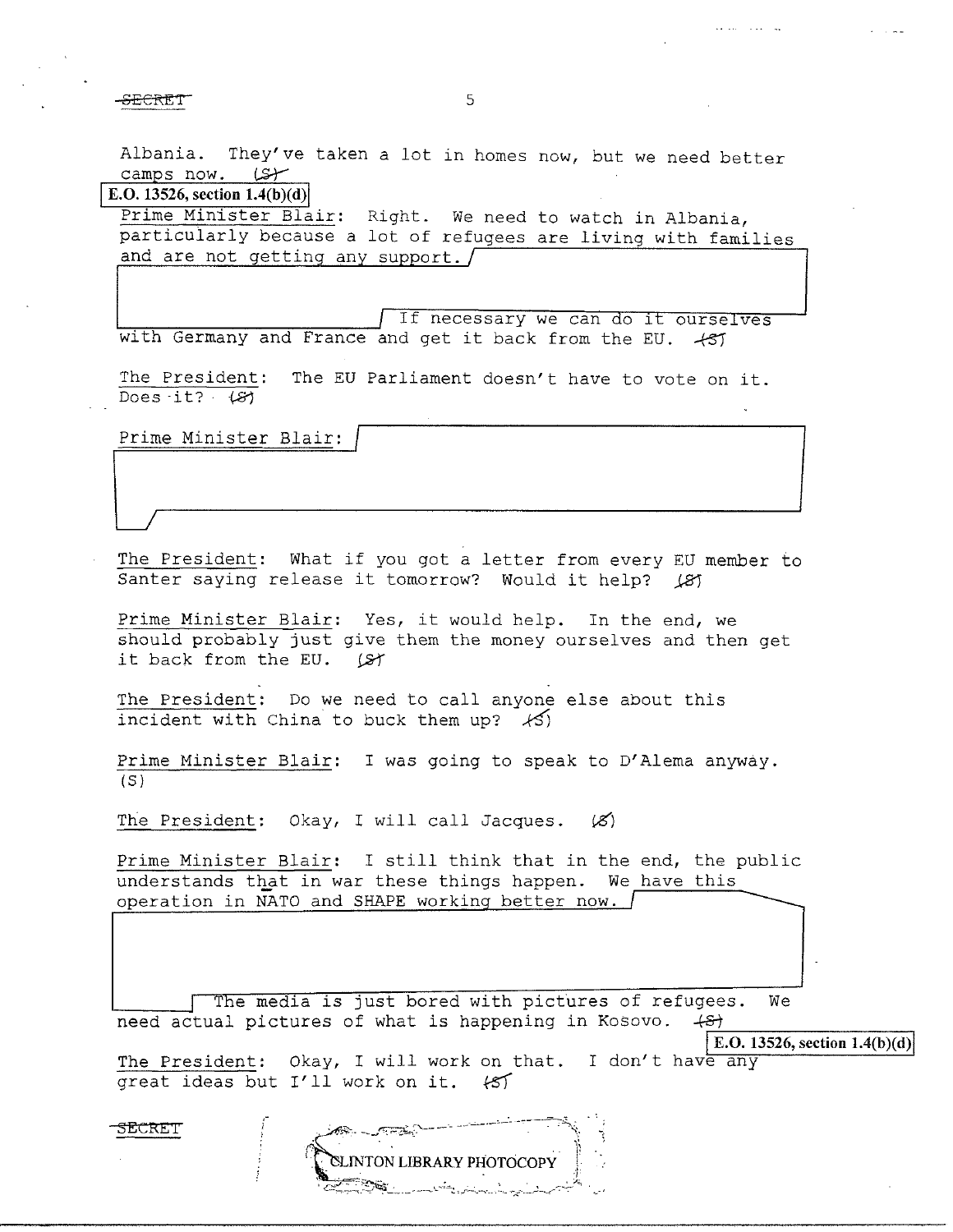**SECREI** 

Prime Minister Blair: There are ways we could do it. We are looking at, but I think people, all the time, need to be reminded of the basic principles. When I went to Macedonia and saw those people, any doubt immediately leaves you. What has happened to these people is just dreadful. *We* need to make all\_ the right diplomatic moves, but just carry on.  $+57$ 

The President: I'm with you. Where are we on Ireland?  $\downarrow$   $\leftrightarrow$ **E.O. 13526, section 1.4(b)(d)** 

Prime Minister Blair: We got a little bit of a breakthrough last week, because Sein Fein came up with far more positive<br>language. | I have a totally different proposition which is based on words rather than product and now I have to say to them you may not get product, but you may get better words. (et

Sinn Fein may say, ~you've got better words, we want an answer tomorrow." For six months, we've been trying to get better words. You can't rush. We actually had a good series of meetings at Downing on Thursday and there is some possibilty there. |

But we're not quite yet at an absolute critical moment. When it is at a critical moment, if you are willing to do so, to help. It may take in the end, a high profile intervention in this.  $\mathcal{L}$ the end, a high profile intervention in this.  $\cancel{\varphi}$   $\boxed{\text{E.0.13526, section 1.4(b)(d)}}$ The President: Yes. I will do whatever you want me to do. *keJ* 

Prime Minister Blair: I know Bill. You've been fantastic on this. I will try to bring this to a boil next week and will keep in touch.  $\ell$